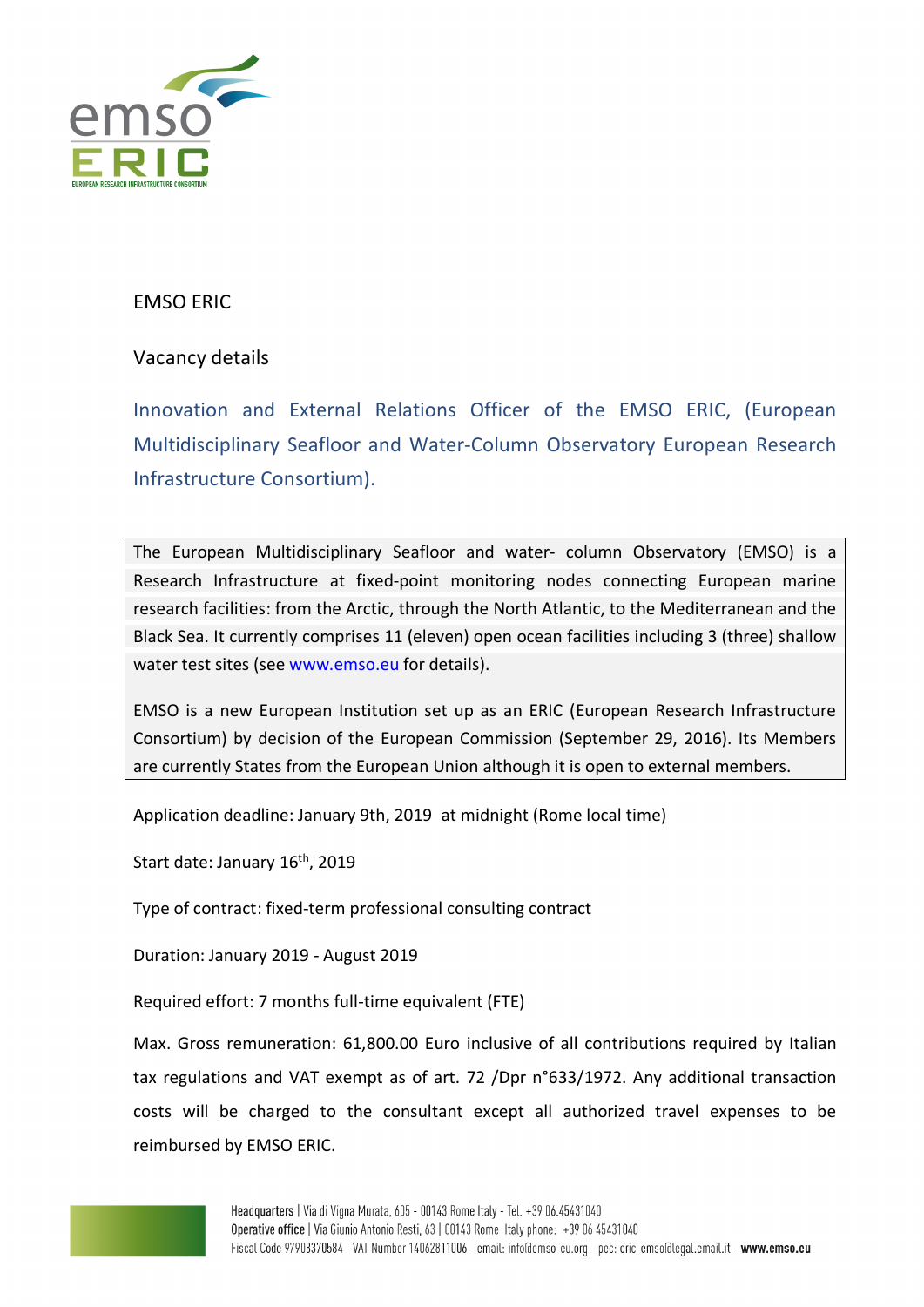

Employer: EMSO ERIC Location: EMSO ERIC Head Office in Rome, Italy

Reporting to: EMSO ERIC Director General and EMSO ERIC Central Management Office.

### General Summary:

EMSO ERIC seeks an international liaison and innovation expert to act as advisor on EMSO ERIC international relations and industry partnering matters. He/she will participate to EMSO ERIC Central Management Office (CMO) as contact point and support for international outreach and partnering initiatives and for EMSO EU Horizon 2020 on-going projects such as EMSO-Link, ENVRIplus and ENVRI FAIR.

Required qualifications & competencies:

- Graduate degree from a recognized university in international affairs, business or law; degree in science or technology or equivalent work experience
- Fluent written and spoken English and Italian. Proficiency in an additional major European constitutes an advantage.
- More than ten years proven experience in international scientific affairs, science diplomacy and/or international business with a strong track record in facilitating international commercial and technology partnerships (industry), negotiations of corporate and government MoUs and bilateral agreements;
- Solid experience in promoting research-industry commercial and technology transfer contracts and partnerships;
- Applicants must declare to have a clean criminal record.
- Applicants must be willing and ready to travel throughout Italy and abroad.
- Experience promoting science-business dialogue, cooperation and partnerships. Strong industry-outreach & liaison skills and experience;
- Ability to work under pressure and handle multiple problems simultaneously
- Ability to coordinate the efforts of teams internationally

#### Desirable attributes:

- Experience in the European Research Area and in the international arena;
- Knowledge of international marine research institutions, organizations, infrastructures and other relevant bodies.

Applications for the position are encouraged from citizens of the European Union and Associated Countries.